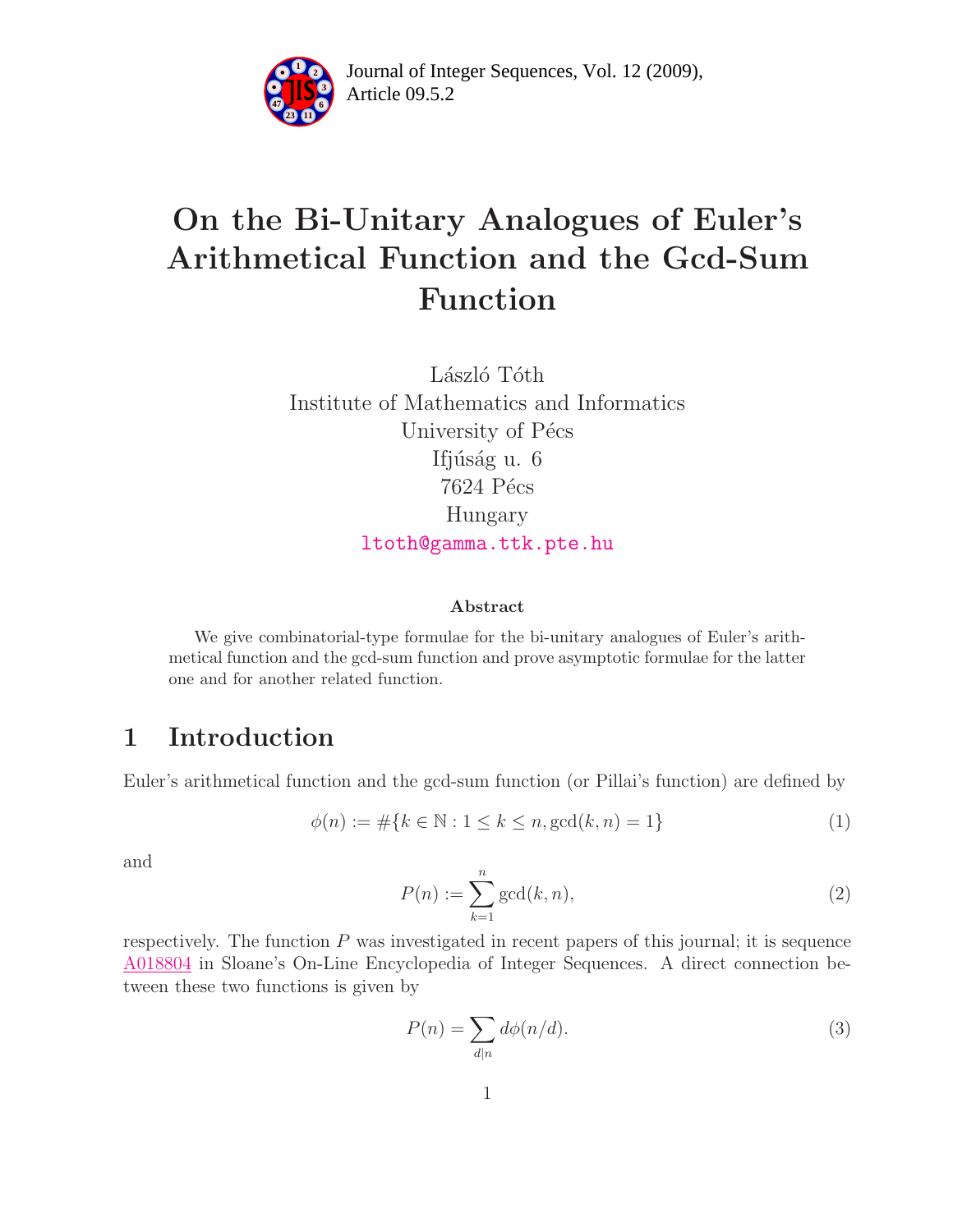Let n be a positive integer. Recall that a positive integer  $d$  is said to be a *unitary divisor* of n if d | n and  $gcd(d, n/d) = 1$ , and we write d || n. Let  $(k, n)_* := max\{d \in \mathbb{N} : d \mid k, d \mid n\}$ , and consider the function  $\phi^*$  ( $\underline{A047994}$ ) defined by

<span id="page-1-0"></span>
$$
\phi^*(n) := \# \{ k \in \mathbb{N} : 1 \le k \le n, (k, n)_* = 1 \},\tag{4}
$$

which is multiplicative and  $\phi^*(p^{\nu}) = p^{\nu} - 1$  for every prime power  $p^{\nu}$  ( $\nu \ge 1$ ). Also,

$$
\phi^*(n) = \sum_{d||n} d\mu^*(n/d), \quad \sum_{d||n} \phi^*(d) = n,
$$
\n(5)

where  $\mu^*(n) = (-1)^{\omega(n)}$ , where  $\omega(n)$  is the number of distinct prime factors of n. Various properties of the function  $\phi^*$  were investigated by several authors, cf. [\[1,](#page-8-0) [6,](#page-8-1) [9,](#page-8-2) [11,](#page-9-0) [12,](#page-9-1) [13,](#page-9-2) [14\]](#page-9-3).

Furthermore, consider the gcd-sum type function given by

<span id="page-1-3"></span><span id="page-1-1"></span>
$$
P^*(n) := \sum_{k=1}^n (k, n)_*,\tag{6}
$$

which was introduced in our paper [\[17\]](#page-9-4); also see [\[18,](#page-9-5) [19\]](#page-9-6). The function  $P^*$  ( $\underline{A145388}$ ) is also multiplicative; we have  $P^*(p^{\nu}) = 2p^{\nu} - 1$  for every prime power  $p^{\nu}$  ( $\nu \ge 1$ ) and

$$
P^*(n) = \sum_{d||n} d\phi^*(n/d). \tag{7}
$$

The functions  $\phi^*$  and  $P^*$  defined by [\(4\)](#page-1-0) and [\(6\)](#page-1-1) are called the unitary Euler function and unitary gcd-sum function (or unitary Pillai function), respectively. Many of their properties are analogous to the functions  $\phi$  and P. Note that  $\mu^*$  is the unitary analogue of the Möbius function  $\mu$ .

A natural question is the following: Why do we not consider the greatest common unitary divisor of k and n when defining these functions? The answer is, because if we do so, the resulting functions are not multiplicative, and their properties are not so close to those of Euler's function [\(1\)](#page-0-0) and of the gcd-function [\(2\)](#page-0-1), as it turns out from the results of the present paper.

<span id="page-1-2"></span>Let  $(k, n)_{**} = \max\{d \in \mathbb{N} : d \mid k, d \mid n\}$  stand for the greatest common unitary divisor of  $k$  and  $n$ . The function

$$
\phi^{**}(n) := \# \{ k \in \mathbb{N} : 1 \le k \le n, (k, n)_{**} = 1 \},\tag{8}
$$

called the bi-unitary Euler function, was introduced by Subbarao and Suryanarayana in 1971, cf. [\[16\]](#page-9-7) and [\[2\]](#page-8-3). We have

$$
\phi^{**}(n) = \sum_{d||n} \mu^*(d)\phi(n/d, d),\tag{9}
$$

where  $\phi(x, n) := \#\{k \in \mathbb{N} : 1 \leq k \leq x, \gcd(k, n) = 1\}$  is the Legendre function. Note that  $\phi(n,n) = \phi(n).$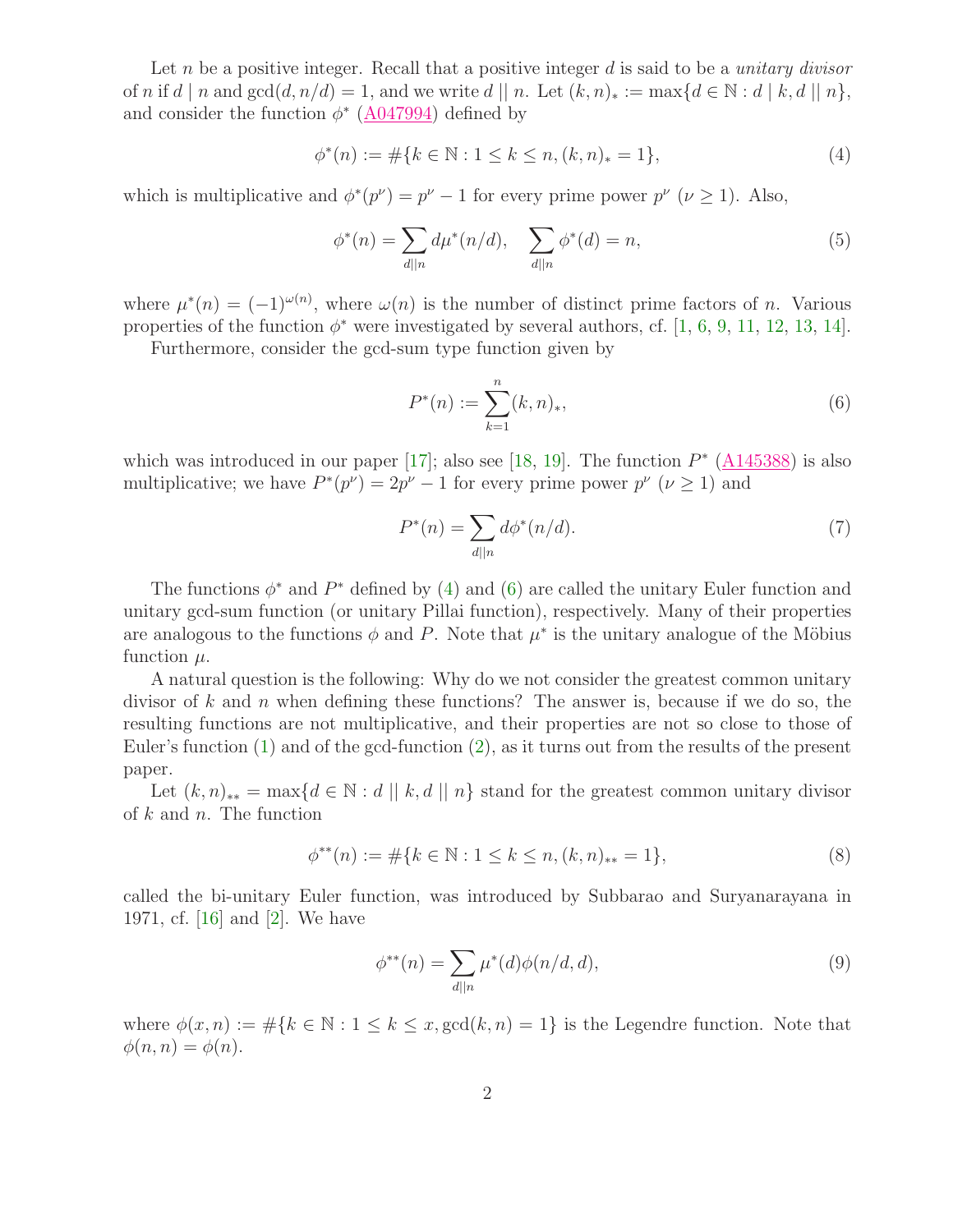Here  $(k, n)_{**} \leq (k, n)_* \leq (k, n)$  for every  $k, n \geq 1$ , and hence

$$
\phi(n) \le \phi^*(n) \le \phi^{**}(n). \tag{10}
$$

The average order of  $\phi^{**}$  is given by

$$
\sum_{n \le x} \phi^{**}(n) = \frac{Ax^2}{2} + \mathcal{O}(x \log^2 x),\tag{11}
$$

where

$$
A := \prod_{p} \left( 1 - \frac{p-1}{p^2(p+1)} \right) = \zeta(2) \prod_{p} \left( 1 - \frac{2}{p^2} + \frac{2}{p^3} - \frac{1}{p^4} \right),\tag{12}
$$

the products being over the primes and  $\zeta$  denoting the Riemann zeta function; see [\[16,](#page-9-7) Corollary 3.6.2. Here  $A \approx 0.8073$ , this value is the asymptotic density of ordered pairs  $(m, n) \in \mathbb{N}^2$  such that  $(m, n)_{**} = 1$ , i.e., there is no prime power  $p^{\nu}$  appearing in the prime factorizations of both  $m$  and  $n$ ; see [\[16,](#page-9-7) Corollary 3.6.3], [\[20,](#page-9-8) Theorems 2.2, 2.3].

Now let

$$
P^{**}(n) := \sum_{k=1}^{n} (k, n)_{**} \tag{13}
$$

<span id="page-2-3"></span>be the bi-unitary gcd-sum function, introduced recently by Haukkanen [\[4\]](#page-8-4). It is known (see [\[4,](#page-8-4) Corollary 3.1]) that

$$
P^{**}(n) = \sum_{d||n} \phi^*(d)\phi(n/d, d). \tag{14}
$$

Note that for every  $n \geq 1$ ,

<span id="page-2-1"></span>
$$
P^{**}(n) \le P^*(n) \le P(n). \tag{15}
$$

Haukkanen [\[4\]](#page-8-4) considered also the function

<span id="page-2-2"></span>
$$
P_f^{**}(n) := \sum_{k=1}^n f((k, n)_{**}),
$$
\n(16)

and showed that for any arithmetical function  $f$ ,

$$
P_f^{**}(n) = \sum_{d||n} (f \times \mu^*)(d)\phi(n/d, d), \tag{17}
$$

<span id="page-2-0"></span>where  $\times$  stands for the unitary convolution. The unitary convolution of the functions f and  $q$  is given by

$$
(f \times g)(n) = \sum_{d||n} f(d)g(n/d).
$$
 (18)

For the properties of convolution [\(18\)](#page-2-0) and for background material on arithmetical functions involving unitary divisors we refer to the book [\[9\]](#page-8-2).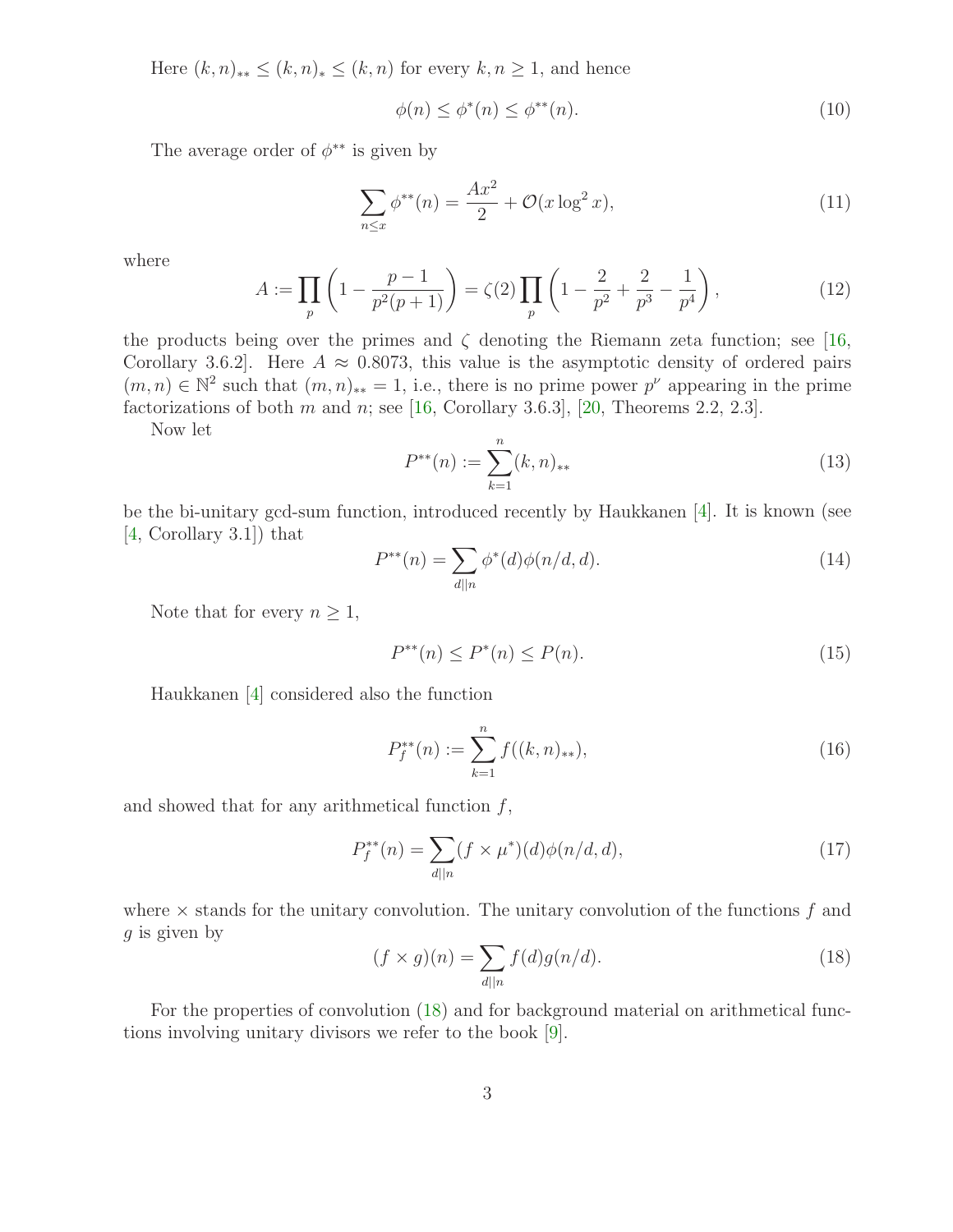Furthermore, let  $S^{**}$  denote the function given by [\(16\)](#page-2-1) in case  $f(n) = \tau(n)$ , the number of divisors of  $n$ , i.e.,

$$
S^{**}(n) = \sum_{k=1}^{n} \tau((k, n)_{**}).
$$
\n(19)

It is the aim of this paper to give combinatorial-type formulae for  $\phi^*(n)$ ,  $\phi^{**}(n)$ ,  $P^{**}(n)$ ,  $S^{**}(n)$  and to investigate the average orders of the functions  $P^{**}$  and  $S^{**}$ .

### 2 Combinatorial-type formulae

Let  $\phi^*(x,n) = \#\{k \in \mathbb{N} : 1 \leq k \leq x, (k,n)_* = 1\}$  be the unitary Legendre function, considered by Haukkanen [\[3\]](#page-8-5), and let  $\phi^{**}(x, n) = \#\{k \in \mathbb{N} : 1 \leq k \leq x, (k, n)_{**} = 1\}$  stand for the bi-unitary Legendre function, investigated in [\[16\]](#page-9-7). Observe that  $\phi^*(n, n) = \phi^*(n)$  and  $\phi^{**}(n,n) = \phi^{**}(n).$ 

Let  $n = p_1^{\nu_1}$  $t_1^{\nu_1} \cdots p_r^{\nu_r} > 1$  be a fixed integer and let  $A = A_n = \{1, \ldots, r\}$ ,  $r = \omega(n)$ .

We give explicit formulae for the values  $\phi(x,n)$ ,  $\phi^*(x,n)$  and  $\phi^{**}(x,n)$  which are of combinatorial type and do not involve the Möbius function  $\mu$ , its unitary analogue  $\mu^*$  or other similar arithmetical functions.

In the following formulae  $|y|$  stands for the largest integer less than or equal to y (floor function) and we use the convention that the empty products are equal to 1.

<span id="page-3-2"></span><span id="page-3-1"></span><span id="page-3-0"></span>Theorem 1.

$$
\phi(x,n) = \sum_{B \subseteq A} (-1)^{\#B} \left[ x \prod_{j \in B} p_j^{-1} \right],\tag{20}
$$

$$
\phi^*(x, n) = \sum_{B \subseteq A} (-1)^{\#B} \left[ x \prod_{j \in B} p_j^{-\nu_j} \right],\tag{21}
$$

$$
\phi^{**}(x,n) = \sum_{B \subseteq A} (-1)^{\#B} \sum_{C \subseteq B} (-1)^{\#C} \left[ x \prod_{j \in B} p_j^{-\nu_j} \prod_{j \in C} p_j^{-1} \right]. \tag{22}
$$

*Proof.* It is well known that  $\phi(x, n) = \sum_{d|n} \mu(d) \lfloor x/d \rfloor$ . We give its proof for the sake of completeness and in order to compare it with the following proofs. Using that  $d | gcd(k, n)$ iff  $d \mid k, d \mid n$ ,

$$
\phi(x,n) = \sum_{k \le x} \sum_{d | \gcd(k,n)} \mu(d) = \sum_{k \le x} \sum_{\substack{d | k \\ d | n}} \mu(d) = \sum_{d | n} \mu(d) \sum_{\substack{k \le x \\ d | k}} 1 = \sum_{d | n} \mu(d) \lfloor x/d \rfloor.
$$

Now let  $d = p_1^{\beta_1}$  $p_1^{\beta_1} \cdots p_r^{\beta_r}$  stand for a square-free divisor of n, i.e.,  $\beta_j = 1$  or 0 for every j, and let B be the set of those j for which  $\beta_i = 1$  and we obtain [\(20\)](#page-3-0) by the definition of the Möbius function.

For the proof of [\(21\)](#page-3-1) we use that  $d || (k, n)_*$  iff  $d || k, d || n$  and have

$$
\phi^*(x,n) = \sum_{k \le x} \sum_{d \mid |(k,n)_*} \mu^*(d) = \sum_{k \le x} \sum_{\substack{d \mid k \\ d \mid |n}} \mu^*(d) = \sum_{\substack{d \mid |n}} \mu^*(d) \sum_{\substack{k \le x \\ d \mid k}} 1 = \sum_{\substack{d \mid n \\ d \mid k}} \mu^*(d) \lfloor x/d \rfloor.
$$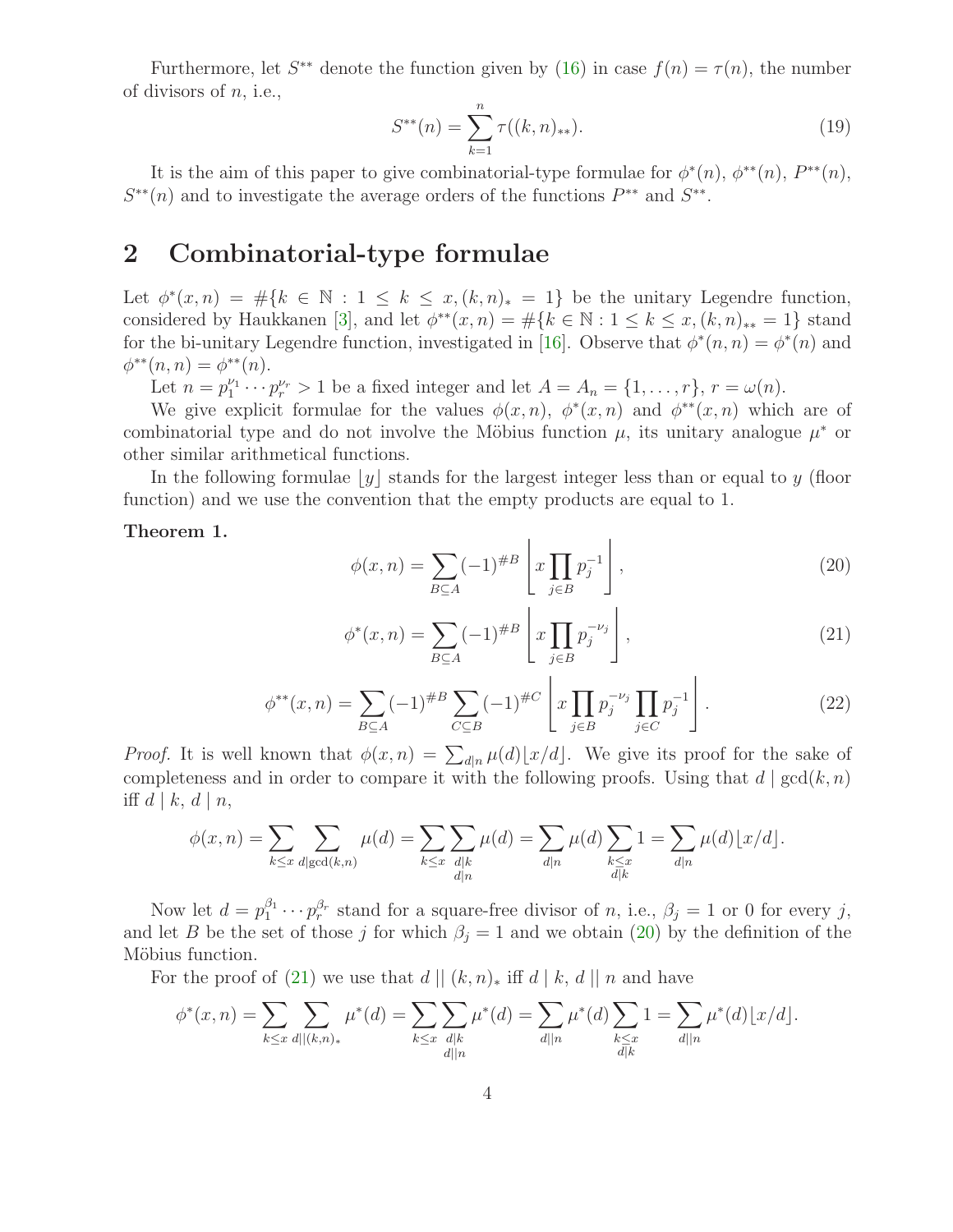Now let  $d = p_1^{\gamma_1}$  $\gamma_1^{\gamma_1} \cdots \gamma_r^{\gamma_r}$  be a unitary divisor of n, i.e.,  $\gamma_j = \nu_j$  or 0 for every j, and let B be the set of those j for which  $\gamma_j = \nu_j$  and we obtain the formula [\(21\)](#page-3-1).

For the proof of [\(22\)](#page-3-2) we apply that  $d || (k, n)_{**}$  iff  $d || k, d || n$  and obtain

$$
\phi^{**}(x,n) = \sum_{k \le x} \sum_{d||(k,n)_{**}} \mu^*(d) = \sum_{k \le x} \sum_{\substack{d||k \ g \text{ odd}}} \mu^*(d) = \sum_{\substack{d||n \ g \text{ odd}}} \mu^*(d) \sum_{\substack{k \le x \ d||k \ g \text{ odd}}}\n 1
$$

$$
= \sum_{\substack{d||n}} \mu^*(d)\phi(x/d,d) = \sum_{\substack{d||n}} \mu^*(d) \sum_{e|d} \mu(e) \lfloor x/(de) \rfloor.
$$

Let  $d = p_1^{\gamma_1}$  $\gamma_1^{\gamma_1} \cdots \gamma_r^{\gamma_r}$  be a unitary divisor of *n* i.e.,  $\gamma_j = \nu_j$  or 0 for every *j*, and let *B* be the set of those j for which  $\gamma_j = \nu_j$ . Furthermore, let  $e = p_1^{\eta_1}$  $j_1^{\eta_1} \cdots p_r^{\eta_r}$  be a square-free divisor of d, where  $\eta_k = 1$  or 0 for every k and let C be the set of those k for which  $\eta_k = 1$ , where  $C \subseteq B$ .  $\Box$ 

#### Corollary 1.

$$
\phi^{**}(n) = \sum_{B \subseteq A} (-1)^{\#B} \sum_{C \subseteq B} (-1)^{\#C} \left[ \prod_{j \in A \setminus B} p_j^{\nu_j} \prod_{j \in C} p_j^{-1} \right]. \tag{23}
$$

This is obtained from [\(22\)](#page-3-2) for  $x = n$ . If  $r = 1$ , then we deduce that  $\phi^{**}(p_1^{\nu_1})$  $p_1^{\nu_1}$  =  $p_1^{\nu_1}$  - 1 =  $\phi^*(p_1^{\nu_1})$  $\binom{\nu_1}{1}$ , which can be seen directly from the definition [\(8\)](#page-1-2). For  $r = 2$  we obtain

$$
\phi^{**}(p_1^{\nu_1}p_2^{\nu_2}) = (p_1^{\nu_1}-1)(p_2^{\nu_2}-1) + [p_1^{\nu_1}p_2^{-1}] + [p_2^{\nu_2}p_1^{-1}] = \phi^*(p_1^{\nu_1}p_2^{\nu_2}) + [p_1^{\nu_1}p_2^{-1}] + [p_2^{\nu_2}p_1^{-1}],
$$
 (24)

therefore the function  $\phi^{**}$  is not multiplicative.

For  $P^{**}(n)$  and  $S^{**}(n)$  we have the following formulae. First note that  $\tau \times \mu^* = \beta$ , where  $\beta(n)$  is the number of square-full divisors of n ( $\underline{A005361}$ ),  $\beta$  is multiplicative and  $\beta(p^{\nu}) = \nu$ for any prime power  $p^{\nu}$  ( $\nu \ge 1$ ). Therefore we have from [\(17\)](#page-2-2),

<span id="page-4-1"></span>
$$
S^{**}(n) = \sum_{d||n} \beta(d)\phi(n/d, d). \tag{25}
$$

<span id="page-4-2"></span><span id="page-4-0"></span>Theorem 2.

$$
P^{**}(n) = \sum_{B \subseteq A} \left( \sum_{D \subseteq B} (-1)^{\#D} \prod_{j \in B \setminus D} p_j^{\nu_j} \right) \left( \sum_{C \subseteq B} (-1)^{\#C} \left[ \prod_{j \in A \setminus B} p_j^{\nu_j} \prod_{j \in C} p_j^{-1} \right] \right), \tag{26}
$$

$$
S^{**}(n) = \sum_{B \subseteq A} \left( \prod_{j \in B} \nu_j \right) \sum_{C \subseteq B} (-1)^{\#C} \left[ \prod_{j \in A \setminus B} p_j^{\nu_j} \prod_{j \in C} p_j^{-1} \right]. \tag{27}
$$

*Proof.* From  $(14)$  and  $(5)$  we obtain

$$
P^{**}(n) = \sum_{d||n} \phi^*(d)\phi(n/d, d) = \sum_{d||n} \left(\sum_{e||d} \mu^*(e)\frac{d}{e}\right) \left(\sum_{\delta|d} \mu(\delta) \lfloor n/(d\delta) \rfloor\right),
$$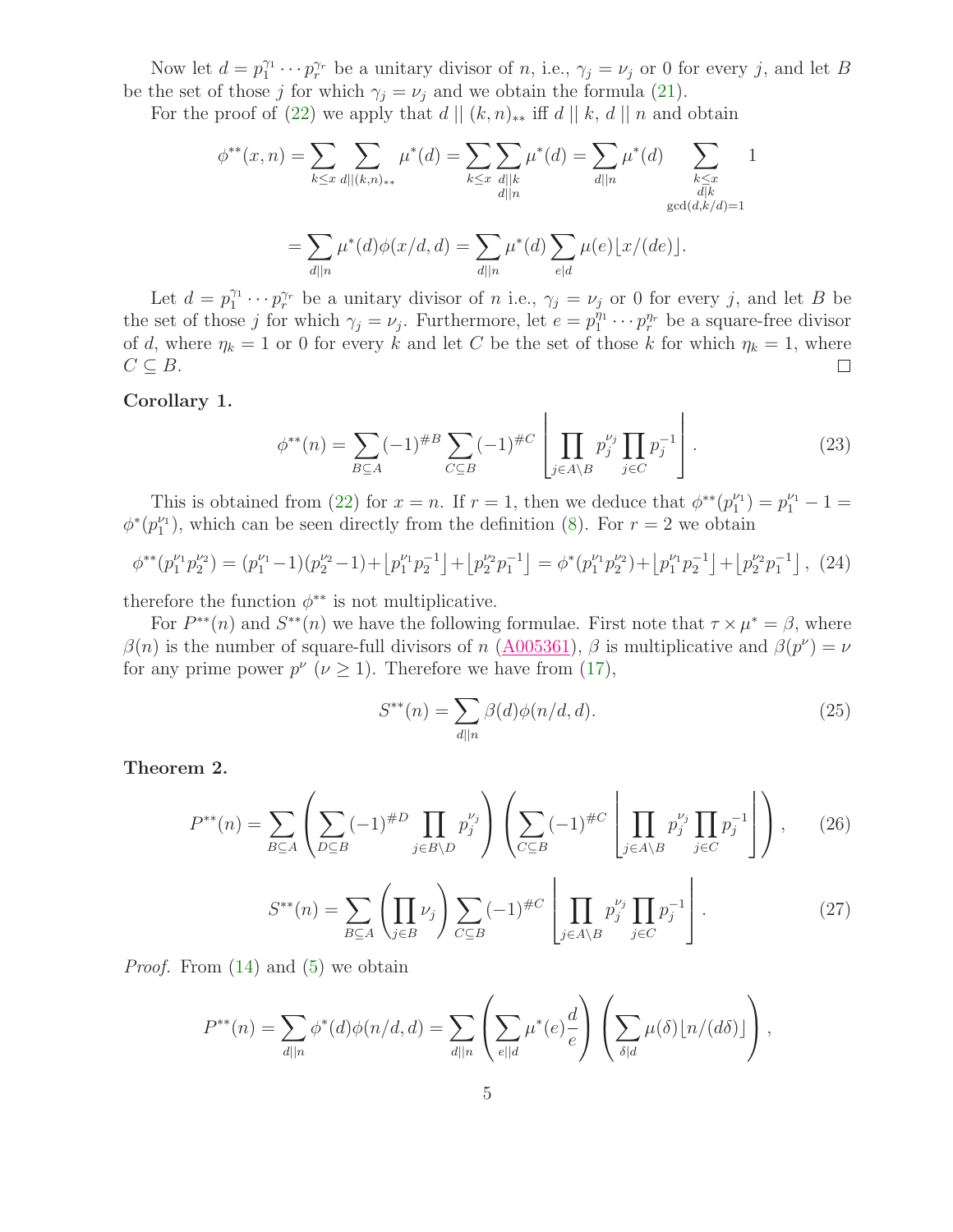and use similar arguments as in Theorem 1. To obtain [\(27\)](#page-4-0) use [\(25\)](#page-4-1).

For  $r = 1$  we deduce from [\(26\)](#page-4-2) that  $P^{**}(p_1^{\nu_1})$  $p_1^{\nu_1}$ ) = 2 $p_1^{\nu_1}$  - 1 =  $P^*(p_1^{\nu_1})$  $\binom{\nu_1}{1}$ , which can be seen also directly from the definitions. For  $r = 2$  we obtain

$$
P^{**}(p_1^{\nu_1}p_2^{\nu_2}) = (2p_1^{\nu_1} - 1)(2p_2^{\nu_2} - 1) - (p_1^{\nu_1} - 1)\left[p_2^{\nu_2}p_1^{-1}\right] - (p_2^{\nu_2} - 1)\left[p_1^{\nu_1}p_2^{-1}\right]
$$
  
=  $P^*(p_1^{\nu_1}p_2^{\nu_2}) - (p_1^{\nu_1} - 1)\left[p_2^{\nu_2}p_1^{-1}\right] - (p_2^{\nu_2} - 1)\left[p_1^{\nu_1}p_2^{-1}\right].$ 

Also, for  $r = 1$  we have from [\(27\)](#page-4-0),  $S^{**}(p_1^{\nu_1})$  $j_1^{\nu_1}$  =  $p_1^{\nu_1} + \nu_1$ . For  $r = 2$  we obtain

$$
S^{**}(p_1^{\nu_1}p_2^{\nu_2}) = (p_1^{\nu_1} + \nu_1)(p_2^{\nu_2} + \nu_2) - \nu_1 [p_2^{\nu_2}p_1^{-1}] - \nu_2 [p_1^{\nu_1}p_2^{-1}]
$$
  
=  $S^{**}(p_1^{\nu_1}p_2^{\nu_2}) - \nu_1 [p_2^{\nu_2}p_1^{-1}] - \nu_2 [p_1^{\nu_1}p_2^{-1}].$ 

Therefore the functions  $P^{**}$  and  $S^{**}$  are not multiplicative.

## 3 The average order of  $P^{**}$

We show that

Theorem 3.

<span id="page-5-0"></span>
$$
\sum_{n \le x} P^{**}(n) = \frac{1}{2} Bx^2 \log x + \mathcal{O}(x^2),\tag{28}
$$

where

$$
B := \prod_{p} \left( 1 - \frac{3p - 1}{p^2(p + 1)} \right) = \zeta(2) \prod_{p} \left( 1 - \frac{(2p - 1)^2}{p^4} \right) \approx 0.35823. \tag{29}
$$

*Proof.* We will use the fact that for any real numbers  $s \geq 0$  and  $0 \leq \varepsilon < 1$ ,

$$
\sum_{\substack{n \le x \\ \gcd(n,k)=1}} n^s = \frac{x^{s+1}\phi(k)}{(s+1)k} + \mathcal{O}(x^s \min(x^{\varepsilon} \sigma_{-\varepsilon}(k), 2^{\omega(k)})),\tag{30}
$$

this estimate being uniform for x and k, where  $\sigma_{-\varepsilon}(k)$  is the sum of  $\varepsilon$ -th powers of the reciprocals of divisors of k. A similar treatment was applied also in [\[17\]](#page-9-4). We have by  $(14)$ , and by [\(30\)](#page-5-0) applied for  $s = 0$  and  $s = 1$ , respectively,

$$
\sum_{n \leq x} P^{**}(n) = \sum_{\substack{de \leq x \\ \gcd(d,e)=1}} \phi^*(d)\phi(e,d) = \sum_{\substack{de \leq x \\ \gcd(d,e)=1}} \phi^*(d) \left(\frac{e\phi(d)}{d} + \mathcal{O}\left(e^{\varepsilon}\sigma_{-\varepsilon}(d)\right)\right)
$$

$$
= \sum_{d \leq x} \frac{\phi(d)\phi^*(d)}{d} \sum_{\substack{e \leq x/d \\ \gcd(e,d)=1}} e + \mathcal{O}\left(\sum_{d \leq x} \phi^*(d)\sigma_{-\varepsilon}(d) \sum_{e \leq x/d} e^{\varepsilon}\right)
$$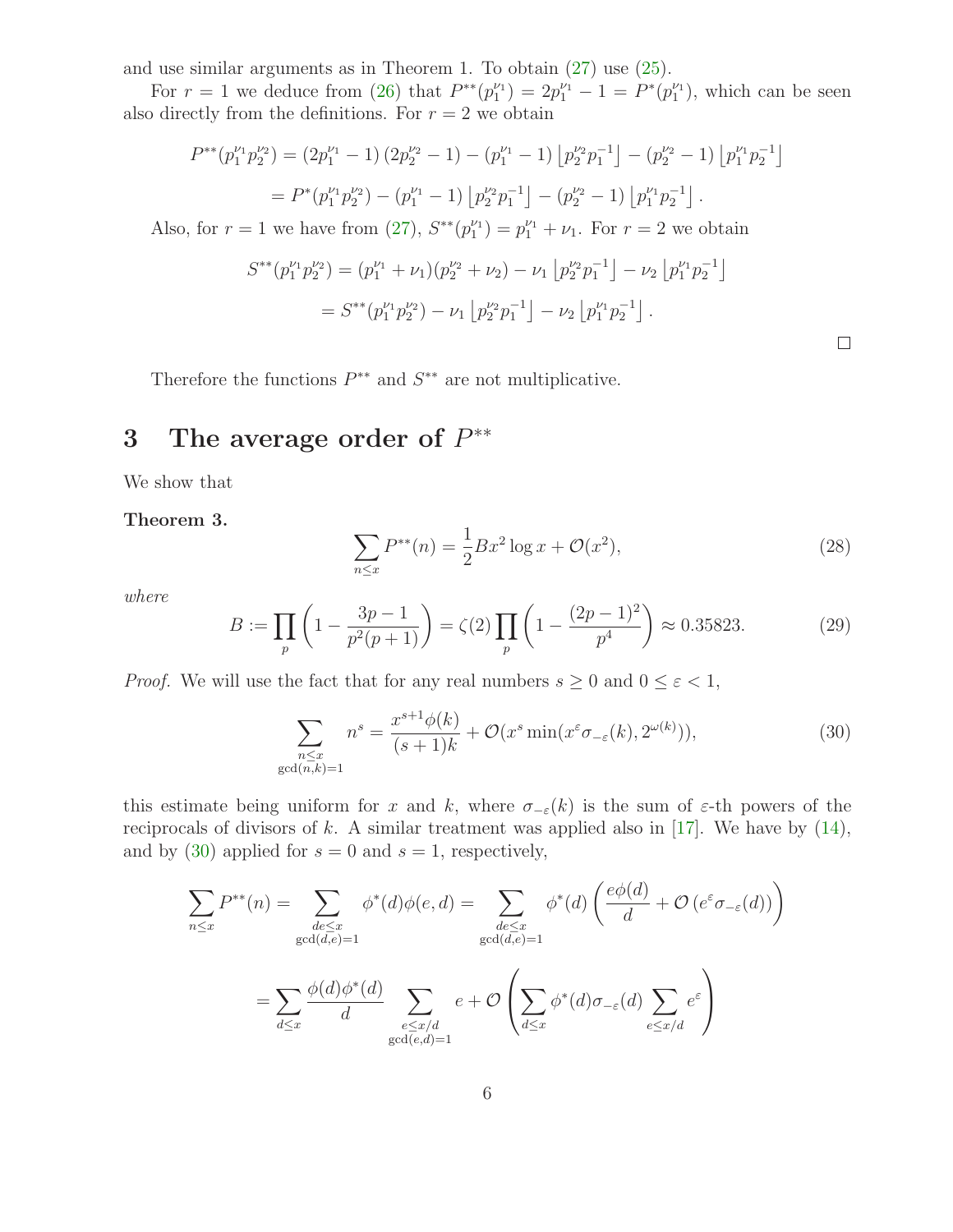$$
= \sum_{d \leq x} \frac{\phi(d)\phi^*(d)}{d} \left( \frac{x^2 \phi(d)}{2d^3} + \mathcal{O}\left( (x/d)^{\varepsilon+1} \sigma_{-\varepsilon}(d) \right) \right) + \mathcal{O}\left( \sum_{d \leq x} d\sigma_{-\varepsilon}(d) (x/d)^{\varepsilon+1} \right)
$$
  

$$
= \frac{x^2}{2} \sum_{d \leq x} \frac{\phi^2(d)\phi^*(d)}{d^4} + \mathcal{O}\left( x^{\varepsilon+1} \sum_{d \leq x} \frac{\sigma_{-\varepsilon}(d)}{d^{\varepsilon}} \right),
$$

where the error term is  $\mathcal{O}(x^{\varepsilon+1} \cdot x^{1-\varepsilon}) = \mathcal{O}(x^2)$ , cf. [\[17,](#page-9-4) Lemma 2.2].

Now let  $E_k(n) = n^k$  and  $\phi^2 \phi^* = f * E_3$  in terms of the Dirichlet convolution. Thus  $f =$  $\phi^2 \phi^* * \mu E_3$ . Here f is multiplicative and direct computations show that  $f(p) = -3p^2 + 3p - 1$ and  $f(p^{\nu}) = p^{2\nu+1}(1-1/p)^3$  for every prime p and every  $\nu \geq 2$ . We obtain that the Dirichlet series

$$
\sum_{n=1}^{\infty} \frac{f(n)}{n^s}
$$

is absolutely convergent for Re  $s > 3$  and by  $\phi^2 \phi^* / E_4 = f / E_4 * E_{-1}$ ,

$$
\sum_{n \le x} \frac{\phi^2(n)\phi^*(n)}{n^4} = \sum_{d \le x} \frac{f(d)}{d^4} \sum_{e \le x/d} \frac{1}{e} = \sum_{d \le x} \frac{f(d)}{d^4} \left( \log(x/d) + \mathcal{O}(1) \right)
$$

$$
= \log x \sum_{d=1}^{\infty} \frac{f(d)}{d^4} + \mathcal{O}\left(\log x \sum_{d > x} \frac{|f(d)|}{d^4}\right) + \mathcal{O}\left(\sum_{d \le x} \frac{|f(d)| \log d}{d^4}\right) = B \log x + \mathcal{O}(1),
$$

<span id="page-6-0"></span>therefore

$$
\sum_{n \le x} \frac{\phi^2(n)\phi^*(n)}{n^4} = B \log x + \mathcal{O}(1),\tag{31}
$$

<span id="page-6-2"></span>by the Euler product formula. This completes the proof.

Remark 1. The asymptotic formula [\(31\)](#page-6-0) can be obtained by using known theorems on mean values of certain multiplicative functions. The following useful theorem, which is a particular case of a more general result, has been proved in [\[7\]](#page-8-6) using Iwaniec's ideas.

Theorem [\[7,](#page-8-6) Proposition A.3]. Let f be any nonnegative multiplicative function such that  $f(n) \ll n^{\alpha}$  for some  $\alpha < 1/2$  and satisfying

<span id="page-6-1"></span>
$$
\sum_{p\leq x} \frac{f(p)\log p}{p} = \kappa \log x + \mathcal{O}_f(1) \quad (x \geq 2),
$$

where  $\kappa = \kappa_f > 0$ . Then we have uniformly for all  $x \geq 2$ ,

$$
\sum_{n \le x} \frac{f(n)}{n} = \mathcal{M}_{f,\kappa} (\log x)^{\kappa} + \mathcal{O}_f((\log x)^{\kappa - 1}),\tag{32}
$$

where

$$
\mathcal{M}_{f,\kappa} := \frac{1}{\Gamma(\kappa+1)} \prod_{p} \left(1 - \frac{1}{p}\right)^{\kappa} \left(1 + \sum_{\nu=1}^{\infty} \frac{f(p^{\nu})}{p^{\nu}}\right).
$$

Now [\(31\)](#page-6-0) follows at once by applying [\(32\)](#page-6-1) to  $f(n) = \frac{\phi^2(n)\phi^*(n)}{n^3}$  with  $\kappa = 1$  and noticing that  $f(p) = (1 - 1/p)^3 = 1 + \mathcal{O}(1/p).$ 

 $\Box$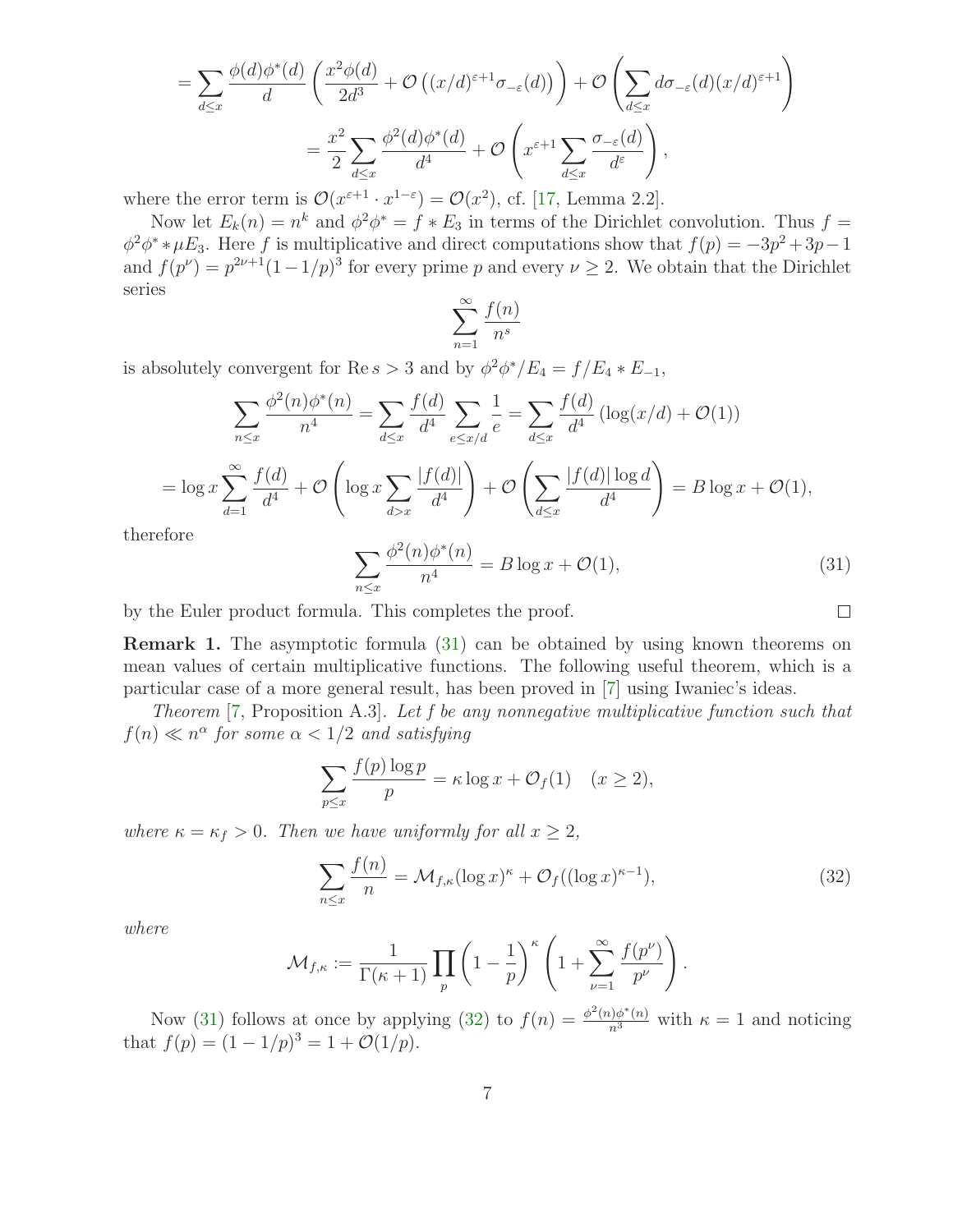## 4 The average order of  $S^{**}$

<span id="page-7-1"></span>For the function  $S^{**}$  we have

Theorem 4.

$$
\sum_{n \le x} S^{**}(n) = \frac{1}{2} C x^2 + \mathcal{O}(x \log^2 x),\tag{33}
$$

where

$$
C := \prod_{p} \left( 1 + \frac{1}{(p+1)^2} \right) = \zeta^2(2) \prod_{p} \left( 1 - \frac{1}{p^2} - \frac{2}{p^3} + \frac{2}{p^4} \right) \approx 1.266558. \tag{34}
$$

*Proof.* Similar to the proof of Theorem 3, here it is enough to apply [\(30\)](#page-5-0) for  $\varepsilon = 0$ . From [\(25\)](#page-4-1) we obtain

$$
\sum_{n\leq x} S^{**}(n) = \sum_{\substack{de\leq x \\ (d,e)=1}} \beta(d)\phi(e,d) = \sum_{\substack{de\leq x \\ (d,e)=1}} \beta(d) \left(\frac{e\phi(d)}{d} + \mathcal{O}\left(2^{\omega(d)}\right)\right)
$$

$$
= \sum_{\substack{d\leq x \\ d\leq x}} \frac{\phi(d)\beta(d)}{d} \sum_{\substack{e\leq x/d \\ (e,d)=1}} e + \mathcal{O}\left(\sum_{de\leq x} \beta(d)2^{\omega(d)}\right)
$$

$$
= \sum_{d\leq x} \frac{\phi(d)\beta(d)}{d} \left(\frac{x^2\phi(d)}{2d^3} + \mathcal{O}\left((x/d)2^{\omega(d)}\right)\right) + \mathcal{O}\left(x\sum_{d\leq x} \frac{\beta(d)2^{\omega(d)}}{d}\right)
$$

$$
= \frac{x^2}{2} \sum_{d=1}^{\infty} \frac{\beta(d)\phi^2(d)}{d^4} + \mathcal{O}\left(x^2\sum_{d>x} \frac{\beta(d)}{d^2}\right) + \mathcal{O}\left(x\sum_{d\leq x} \frac{\beta(d)2^{\omega(d)}}{d}\right).
$$
(35)

<span id="page-7-0"></span>We need here the estimate  $\sum_{n\leq x}\beta(n)\ll x$ . The function  $\beta$  is multiplicative and increasing on prime powers, i.e.,  $\beta(p^{\nu}) = \nu > \nu - 1 = \beta(p^{\nu-1})$  for every prime p and every  $\nu \geq 1$ . It follows by well known results on sums of multiplicative functions, that

$$
\sum_{n \le x} \beta(n) \le x \prod_{p \le x} \left(1 - \frac{1}{p}\right) \sum_{\nu=0}^{\infty} \frac{\beta(p^{\nu})}{p^{\nu}},
$$

cf. for ex. [\[5,](#page-8-7) p. 23], and obtain that

$$
\sum_{n\leq x}\beta(n)\leq x\prod_{p\leq x}\left(1-\frac{1}{p}\right)\left(1+\sum_{\nu=1}^{\infty}\frac{\nu}{p^{\nu}}\right)=x\prod_{p\leq x}\left(1+\frac{1}{p(p-1)}\right)\ll x.
$$

By partial summation we obtain

$$
\sum_{d>x} \frac{\beta(d)}{d^2} = -\frac{1}{x^2} \sum_{d \le x} \beta(d) + 2 \int_x^\infty \left( \sum_{d \le t} \beta(d) \right) \frac{dt}{t^3} \ll \frac{1}{x},
$$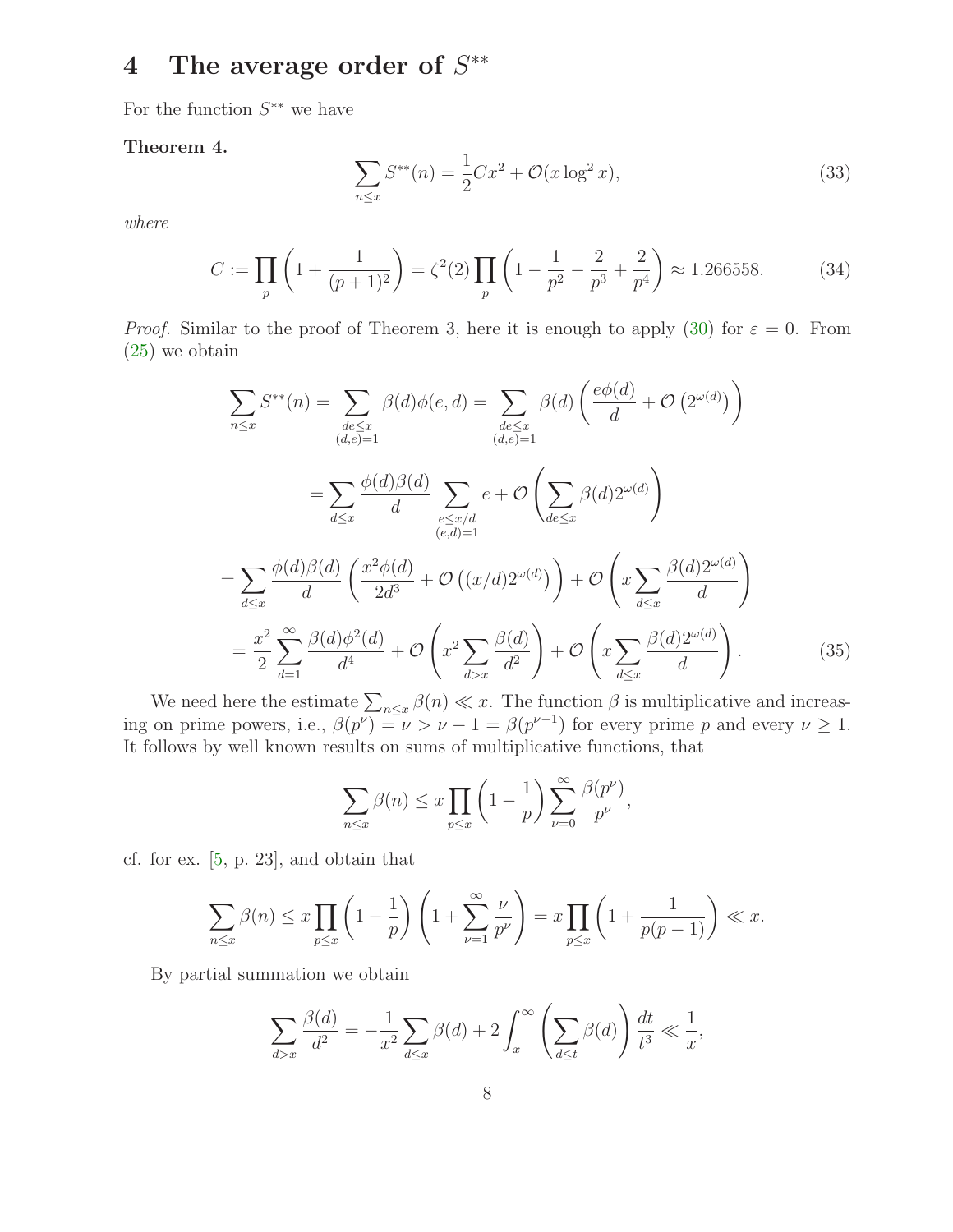therefore the first O-term in [\(35\)](#page-7-0) is  $\mathcal{O}(x)$ . The second O-term in (35) is  $\mathcal{O}(x \log^2 x)$ . This follows from the estimate

$$
\sum_{d \le x} \frac{\beta(d) 2^{\omega(d)}}{d} \le \prod_{p \le x} \left( 1 + \sum_{\nu=1}^{\infty} \frac{\beta(p^{\nu}) 2^{\omega(p^{\nu})}}{p^{\nu}} \right) = \prod_{p \le x} \left( 1 + \frac{2}{p-1} + \frac{2}{(p-1)^2} \right) \ll \log^2 x,
$$

by using Mertens' theorem.

The given representations of C follow by the Euler product formula. For the numerical value of C consult [\[8,](#page-8-8) item 56].  $\Box$ 

**Remark 2.** It is known that  $\sum_{n\leq x}\beta(n) \sim cx$ , where  $c = \zeta(2)\zeta(3)/\zeta(6)$ , which can be obtained using the representation  $\bar{\beta}(n) = \sum_{de=n} \sum_{a^2b^3=d} \mu^2(b)$ . For an asymptotic formula with remainder term for  $\beta(n)$ , see [\[15\]](#page-9-9).

## 5 Acknowledgement

The author thanks the referee for improving the error term of Theorem [4](#page-7-1) and for Remark [1.](#page-6-2)

### <span id="page-8-0"></span>References

- <span id="page-8-3"></span>[1] E. Cohen, Arithmetical functions associated with the unitary divisors of an integer, Math. Z. 74 (1960), 66–80.
- <span id="page-8-5"></span>[2] P. Haukkanen, Basic properties of the bi-unitary convolution and the semi-unitary convolution, Indian J. Math. 40 (1998), 305–315.
- [3] P. Haukkanen, On an inequality related to the Legendre totient function, J. Inequal. Pure Appl. Math. 3 (2002), Article 37.
- <span id="page-8-7"></span><span id="page-8-4"></span>[4] P. Haukkanen, On a gcd-sum function, Aequationes Math. 76 (2008), 168–178.
- <span id="page-8-1"></span>[5] H. Iwaniec and E. Kowalski, Analytic Number Theory, American Mathematical Society, 2004.
- <span id="page-8-6"></span>[6] M. Lal, Iterates of the unitary totient function, Math. Comp. 28 (1974), 301–302.
- [7] G. Martin, An asymptotic formula for the number of smooth values of a polynomial, J. Number Theory 93 (2002), 108–182.
- <span id="page-8-8"></span>[8] G. Niklasch and P. Moree, Some number-theoretical constants, 2002, webpage: <http://www.gn-50uma.de/alula/essays/Moree/Moree.en.shtml> .
- <span id="page-8-2"></span>[9] P. J. McCarthy, Introduction to Arithmetical Functions, Springer, 1986.
- [10] S. S. Pillai, On an arithmetic function, J. Annamalai Univ. 2 (1933), 243–248.